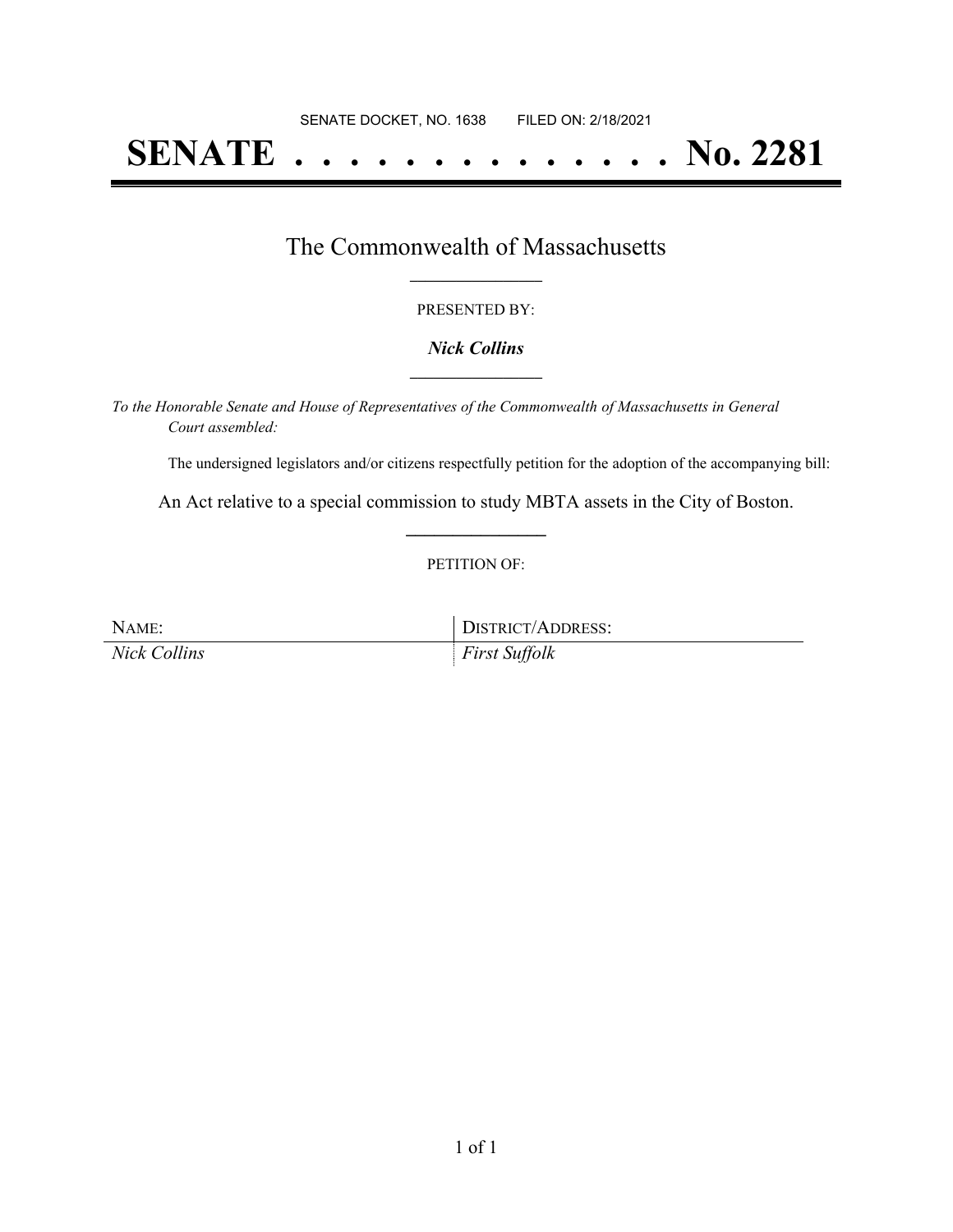# SENATE DOCKET, NO. 1638 FILED ON: 2/18/2021 **SENATE . . . . . . . . . . . . . . No. 2281**

By Mr. Collins, a petition (accompanied by bill, Senate, No. 2281) of Nick Collins for legislation relative to a special commission to study MBTA assets in the City of Boston. Transportation.

## The Commonwealth of Massachusetts

**In the One Hundred and Ninety-Second General Court (2021-2022) \_\_\_\_\_\_\_\_\_\_\_\_\_\_\_**

**\_\_\_\_\_\_\_\_\_\_\_\_\_\_\_**

An Act relative to a special commission to study MBTA assets in the City of Boston.

Be it enacted by the Senate and House of Representatives in General Court assembled, and by the authority *of the same, as follows:*

| $\mathbf{1}$ | SECTION 1. There shall be a special commission to study the Massachusetts Bay                   |
|--------------|-------------------------------------------------------------------------------------------------|
| 2            | Transportation Authority's existing real estate assets and any opportunities to better leverage |
| 3            | them to create new revenues in the City of Boston. The commission shall consist of the          |
| 4            | following members: 3 members of the senate, 1 of whom shall serve as co-chair appointed by the  |
| 5            | Senate President, 1 of whom shall be appointed by the Chair of the Senate Committee on          |
| 6            | Bonding and Capital Assets, and 1 of whom shall be appointed by the minority leader; 3          |
| 7            | members of the House of Representatives, 1 of whom shall serve as co-chair, appointed by the    |
| 8            | Speaker, 1 of whom shall be appointed by the Chair of the House Committee on Bonding and        |
| 9            | Capital assets, and 1 of whom shall be appointed by the minority leader; the Mayor of Boston or |
| 10           | a designee; the Secretary of Housing and Economic Development or a designee; the General        |
| 11           | Manager of the MBTA or designee; and 2 members appointed by the governor, 1 of whom shall       |
| 12           | be selected from a list of 3 persons nominated by the Boston Carmen's Union Local 589; and 1    |